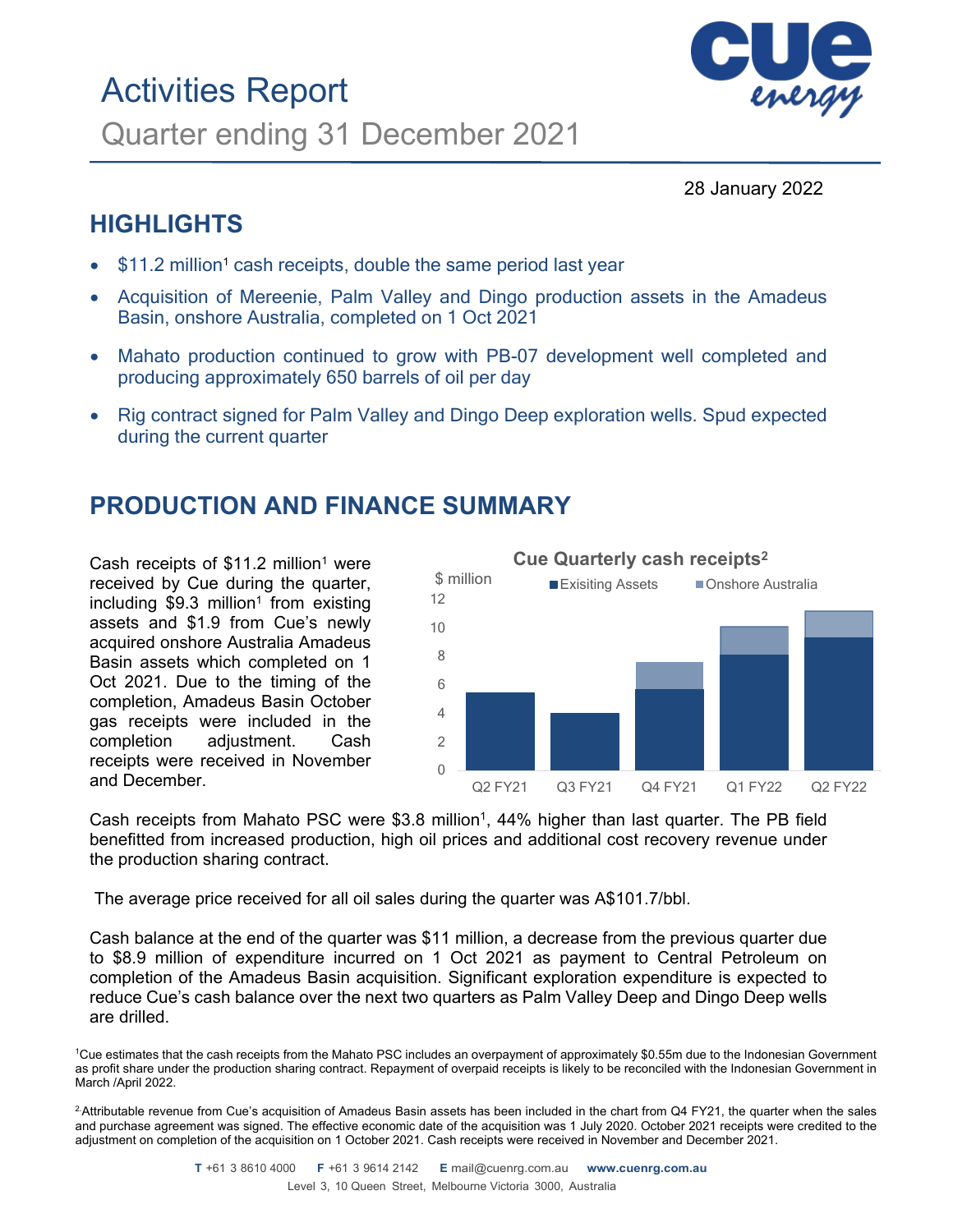

|                                   |                          |            | <b>Q2 FY2022</b> | <b>Q1 FY2022</b> |
|-----------------------------------|--------------------------|------------|------------------|------------------|
| Australia <sup>3</sup>            | <b>Production</b><br>Gas | <b>PJ</b>  | 0.35             | 0.37             |
|                                   | Oil                      | bbl        | 3,055            | 2,977            |
|                                   | <b>Cash Receipts</b>     | \$ million | 1.9              | 2.0              |
| <b>Indonesia</b>                  |                          |            |                  |                  |
| Sampang<br><b>PSC</b>             | <b>Production</b><br>Gas | mmcf       | 352              | 353              |
|                                   | Oil                      | bbl        | 660              | 676              |
|                                   | <b>Cash Receipts</b>     | \$ million | 3.2              | 3.2              |
| <b>Mahato</b><br>PSC <sup>4</sup> | <b>Production</b><br>Oil | bbl        | 42,820           | 36,577           |
|                                   | <b>Cash Receipts</b>     | \$ million | 3.8              | 2.6              |
| <b>New</b><br><b>Zealand</b>      | <b>Production</b><br>Oil | bbl        | 19,785           | 21,764           |
|                                   | <b>Cash Receipts</b>     | \$ million | 2.4              | 2.3              |
|                                   | <b>Closing Cash</b>      | \$ million | 10.99            | 18.88            |

**<sup>3</sup>**Australian Assets: Completion of Australian Assets occurred 1 October 2021. Revenue and production from these assets has been included in reporting since Q4 FY21, when the sales and purchase agreement was signed. The effective economic date of the acquisition was 1 July 2020 and revenue received to the completion date of 1 October 2021, including October 2021 gas revenue was credited to the completion adjustment. Cash receipts were received in November and December.

**<sup>4</sup>** Mahato PSC: Cue estimates that the cash receipts from the Mahato PSC includes an overpayment of approximately \$0.55m due to the Indonesian Government as profit share under the production sharing contract. Repayment of overpaid receipts is likely to be reconciled with the Indonesian Government in March /April 2022.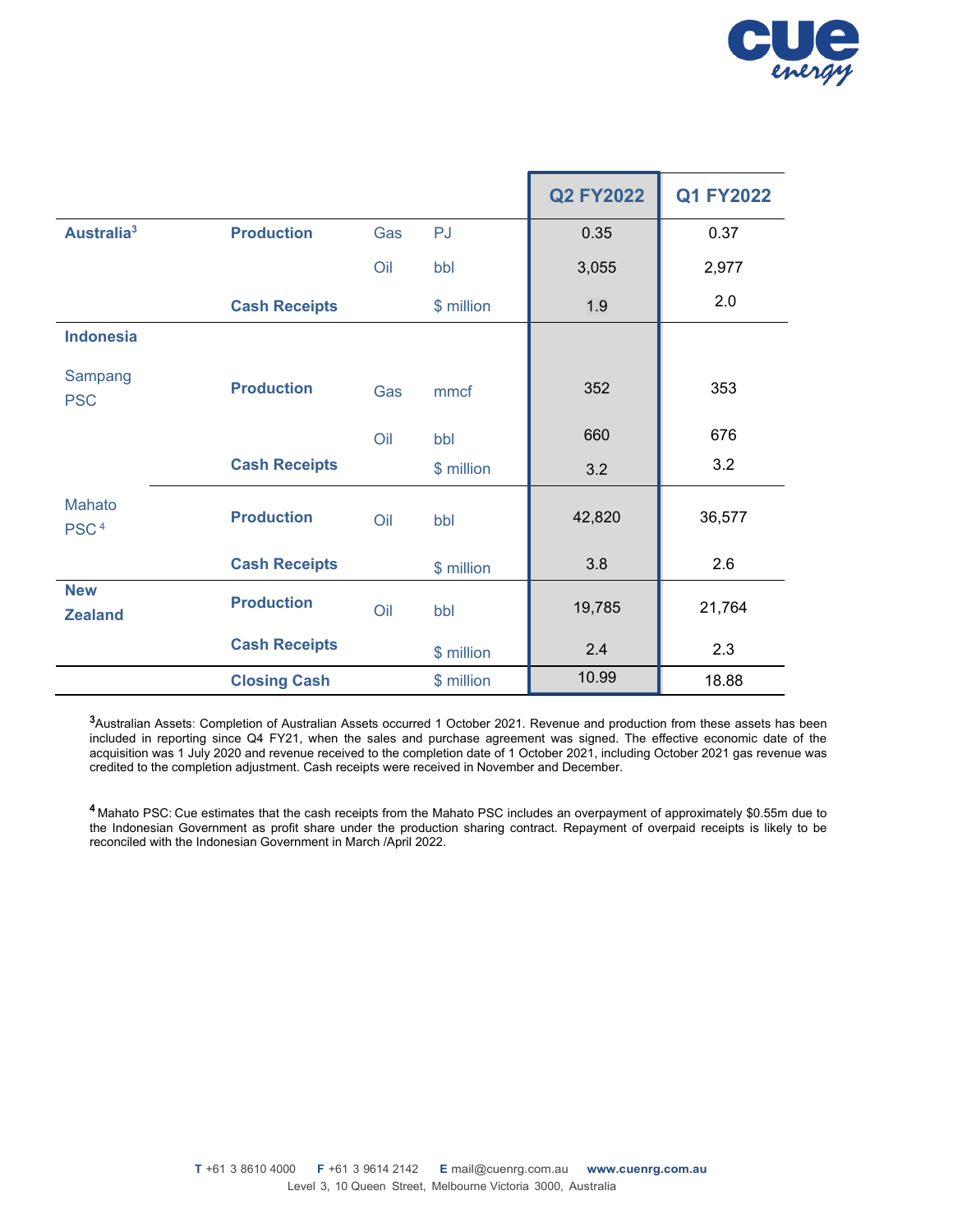

## **PRODUCTION AND DEVELOPMENT**

## **AUSTRALIA**

**Cue Interests Mereenie** [OL4 & OL5]: 7.5% **Palm Valley** [OL3]: 15% **Dingo** [L7]: 15% **Operator:** Central Petroleum Limited

Cue completed the acquisition of interests in the Mereenie, Palm Valley and Dingo fields on 1 October 2021.

A coil tubing unit will be mobilised to site after quarter end to further improve production from a number of wells, including some of the previous development campaign wells. The planned programme is aimed at improving downhole well conditions with post intervention sales capacity expected to be 37 TJ/d (gross), up from the current approximately 35 TJ/d level at Mereenie.



The Mereenie and Palm Valley fields produced at close to capacity through the quarter.

Preparations are being made for exploration drilling at Palm Valley. After the end of the quarter, Cue announced that the mobilisation of the Ensign 963 drilling rig had been delayed due to delayed drilling activities for another Operator. The rig is now expected to mobilise to the Palm Valley well location in late February 2022, with commencement of the Palm Valley-12 in March 2022. The Dingo-5 exploration well will be drilled immediately following the Palm Valley-12 well.

## **INDONESIA**

### **SAMPANG PSC**

**Cue Interest:** 15% (Cue Sampang Pty Ltd) **Operator:** Medco Energi Sampang Pty Ltd

Gas production from the Sampang PSC continued to perform well, in line with the previous quarter.

Progress is being made on the commercial agreements and approvals required prior to the joint venture making a Final Investment Decision (FID) on the Paus Biru gas development. These activities are expected to be complete by mid-2022, with FID to follow.



The joint venture continues to review other opportunities within the PSC, including the historical Jeruk oil discovery.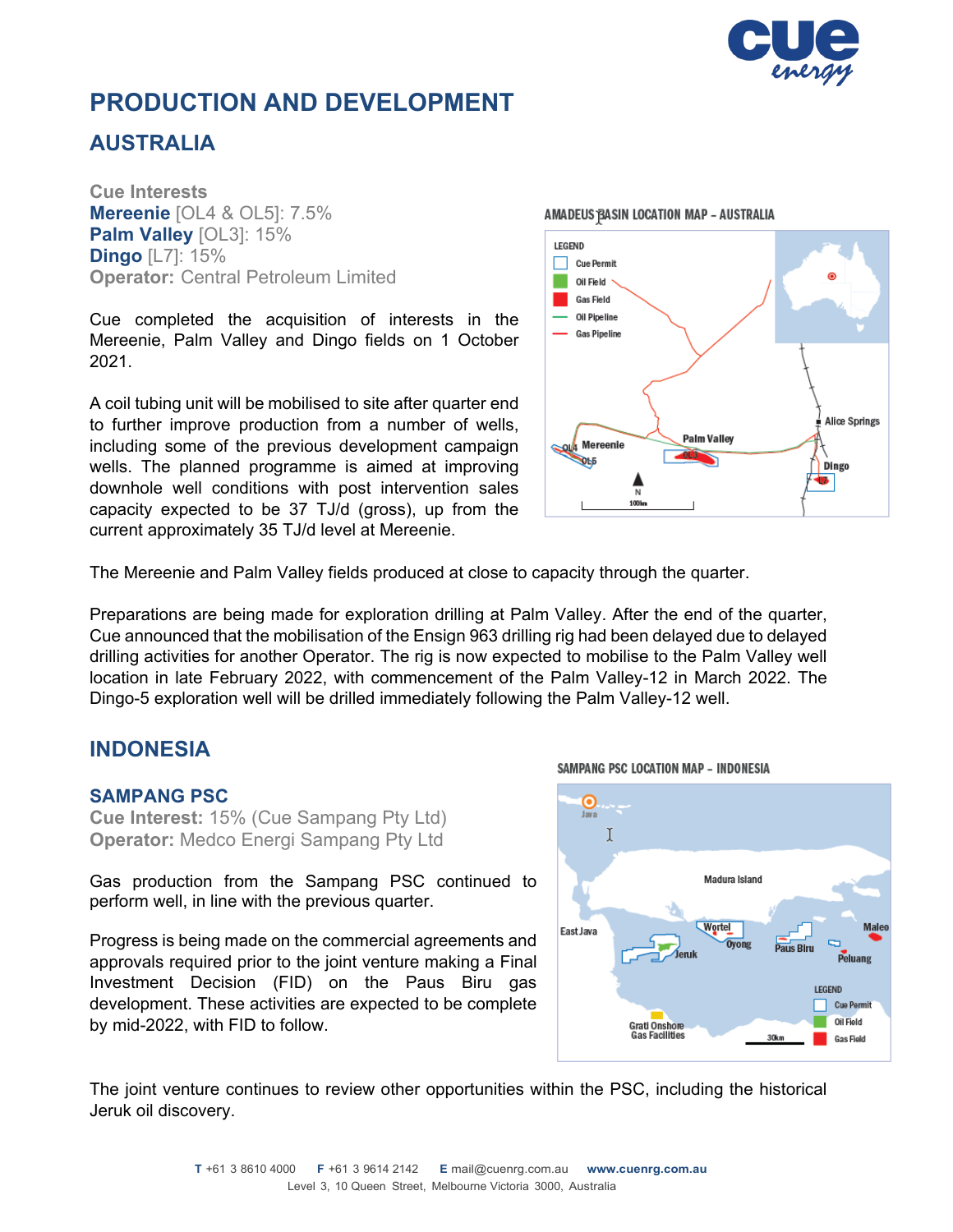

### **MAHATO PSC**

**Cue Interest:** 12.5% (Cue Mahato Pty Ltd) **Operator**: Texcal Mahato EP Ltd

At the end of the quarter PB field production was approximately 4700 bopd. During the quarter, PB-07 well was drilled and started producing oil at a rate of approximately 650 bopd.

Cash reciepts received during the quarter were \$3.8 million<sup>1</sup>, a 44% increase over the previous quarter, due to increased production, high oil prices and high cost recovery under the PSC.

**MAHATO PSC LOCATION MAP - INDONESIA** 



PB-07, the seventh production well drilled in the PB field, was completed as an oil producer in the Bekasap B sand during December.

PB-08, the final well planned in this drilling campaign, commenced late December.

The operator has indicated that 5 further production wells are being planned to start drilling in the northern section of the PB field during Q4 FY22 to further develop and increase production from the PB field.

Post development this year, exploration is expected to recommence in the permit, with an exploration well planned outside of the PB field area.

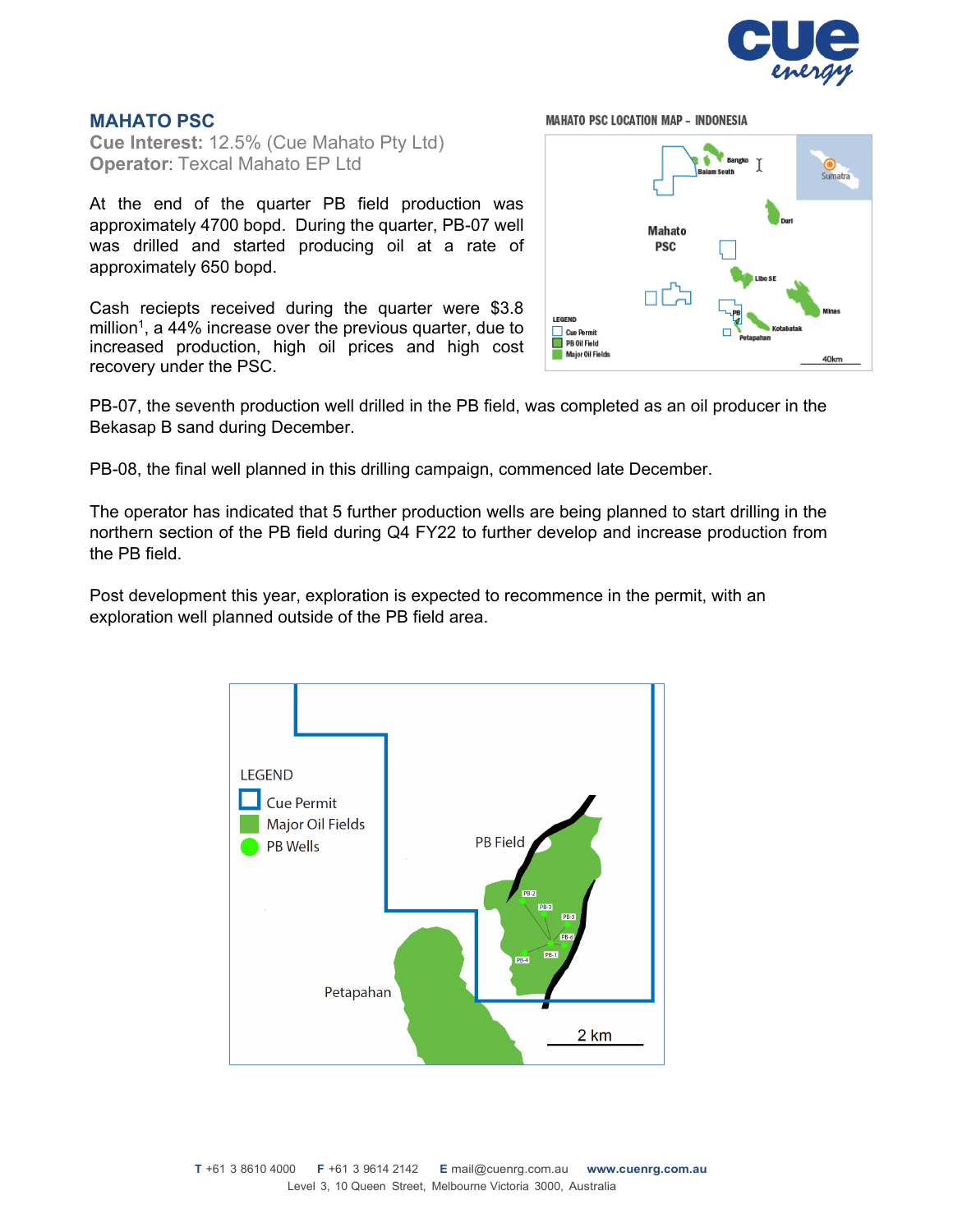

## **NEW ZEALAND**

### **PMP 38160**

**Cue Interest:** 5% (Cue Taranaki Pty Ltd) **Operator:** OMV New Zealand Limited

#### TARANAKI PENINSULA LOCATION MAP - NEW ZEALAND



MR8 production well underwent a workover that successfully replaced the failed Electric Submersible Pump (ESP) and returned the well to production.

MR6a remained shut in for the quarter. The operator progressed plans for the installation of temporary desanding equipment to allow the well to flow and assess the cause of the detected sand.

During the quarter, the New Zealand Government passed the Crown Minerals (Decommissioning and Other Matters)

Amendment Bill which, amongst other things, changes the decommissioning obligations of Permit holders. Cue is reviewing the new requirements and the associated regulations, which are yet to be finalised.

Regulatory approval processes for Jadestone Energy to acquire 69% operated working interest in Maari from OMV are continuing.

## **EXPLORATION**

### **AUSTRALIA**

### **WA-409-P**

**Cue Interest:** 20% (Cue Exploration Pty Ltd) **Operator:** BP Developments Australia Pty Ltd

The surrender of WA-409-P has been accepted by the National Offshore Petroleum Titles Administrator(NOPTA) and Cue is no longer a titleholder.

### **WA-389-P**

**Cue Interest:** 100% (Cue Exploration Pty Ltd) **Operator:** Cue Exploration Pty Ltd

Cue is continuing prospectivity assessment of the permit incorporating data from the Ironbark-1 well.



#### **CARNARVON BASIN LOCATION MAP - AUSTRALIA**